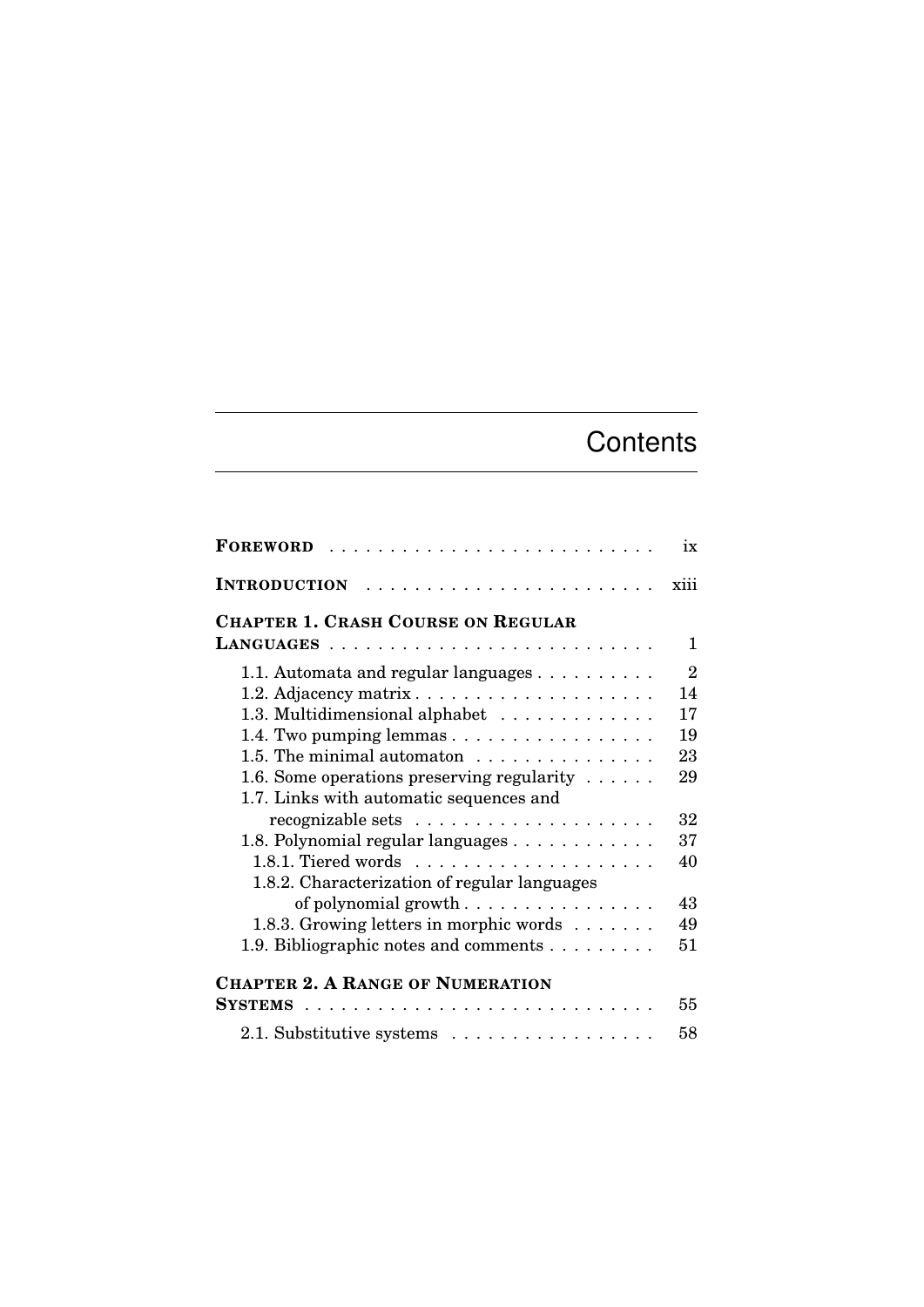| 2.2. Abstract numeration systems                                   | 67  |
|--------------------------------------------------------------------|-----|
| 2.2.1. Generalization of Cobham's theorem on                       |     |
| automatic sequences                                                | 74  |
| 2.2.2. Some properties of abstract numeration                      |     |
| systems $\ldots \ldots \ldots \ldots \ldots \ldots \ldots \ldots$  | 86  |
| 2.3. Positional numeration systems                                 | 89  |
| 2.4. Pisot numeration systems                                      | 98  |
| 2.5. Back to $\beta$ -expansions                                   | 107 |
| 2.5.1. Representation of real numbers                              | 107 |
| 2.5.2. Link between representations of                             |     |
| integers and real numbers                                          | 112 |
| 2.5.3. Ito-Sadahiro negative base systems                          | 114 |
| 2.6. Miscellaneous systems                                         | 117 |
| 2.7. Bibliographical notes and comments                            | 123 |
| <b>CHAPTER 3. LOGICAL FRAMEWORK AND</b>                            |     |
|                                                                    | 129 |
|                                                                    |     |
| 3.1. A glimpse at mathematical logic $\dots \dots \dots$           | 132 |
|                                                                    | 132 |
|                                                                    | 136 |
| 3.2. Decision problems and decidability                            | 140 |
| 3.3. Quantifier elimination in Presburger                          |     |
|                                                                    | 143 |
| 3.3.1. Equivalent structures                                       | 143 |
| 3.3.2. Presburger's theorem and quantifier                         |     |
|                                                                    | 146 |
| 3.3.3. Some consequences of Presburger's                           |     |
|                                                                    | 150 |
|                                                                    | 156 |
|                                                                    | 157 |
| 3.4.2. A constructive proof of Büchi's theorem                     | 159 |
| 3.4.3. Extension to Pisot numeration systems                       | 168 |
| 3.5. Some applications $\ldots \ldots \ldots \ldots \ldots \ldots$ | 170 |
| 3.5.1. Properties about automatic sequences                        | 170 |
| 3.5.2. Overlap-freeness                                            | 172 |
| 3.5.3. Abelian unbordered factors                                  | 173 |
|                                                                    | 177 |